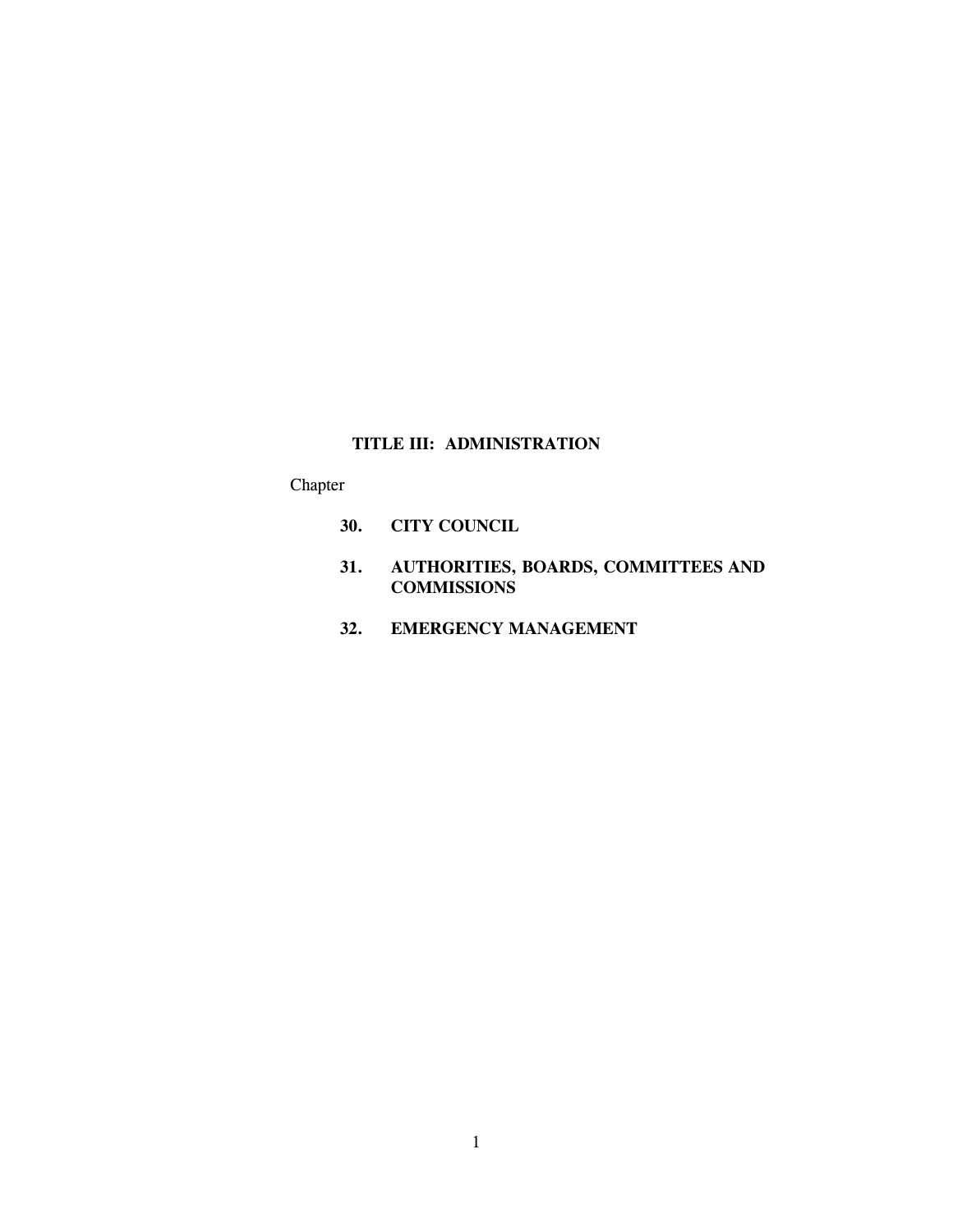**Buhl - Administration**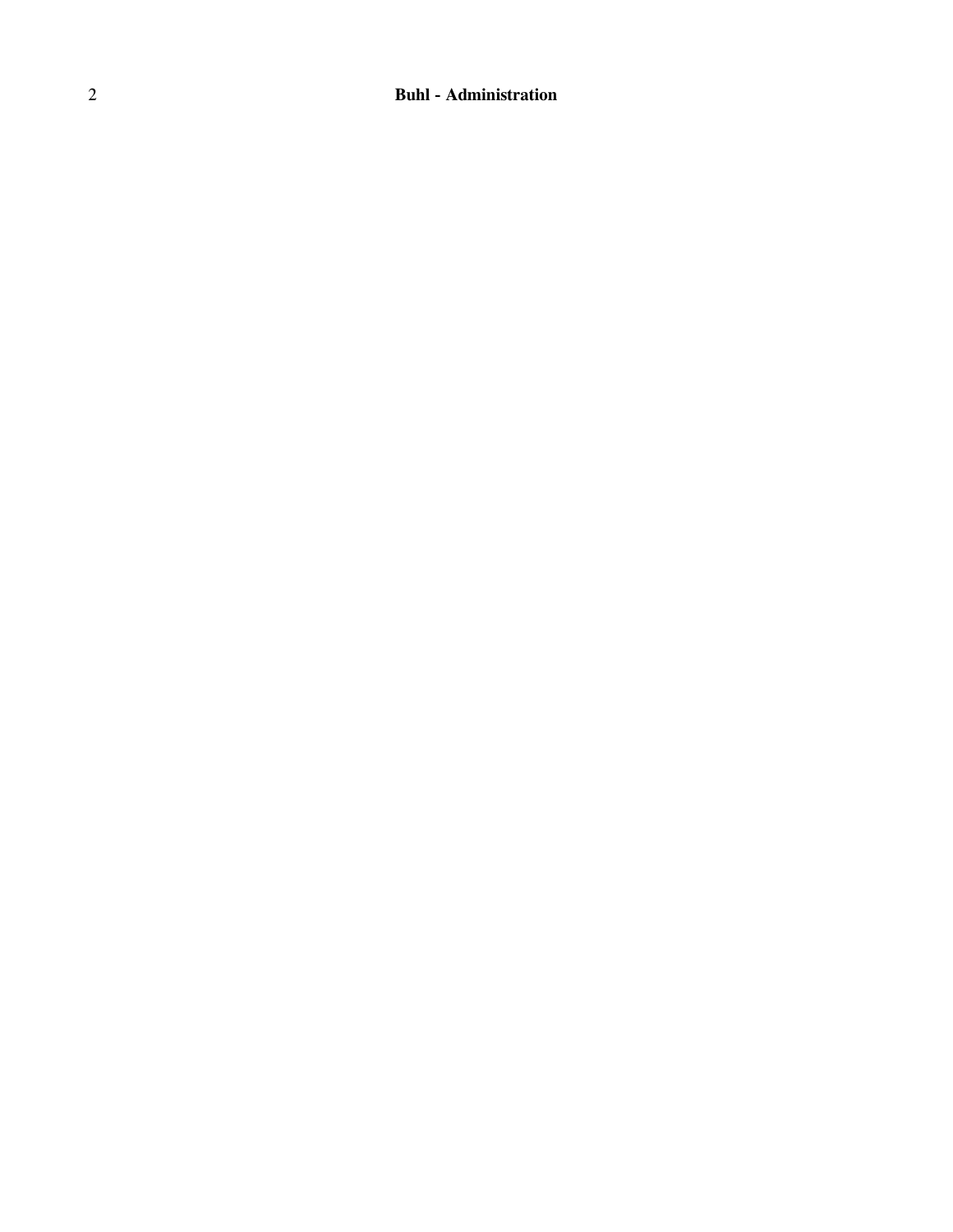### **CHAPTER 30: CITY COUNCIL**

### Section

## *General Provisions*

- 30.01 City election
- 30.02 Notice locations designated
- 30.03 Official language
- 30.04 Compensation of Mayor and members

#### *Rules of Procedure*

- 30.15 Meetings; time and place
- 30.16 Presiding officers
- 30.17 Quorum
- 30.18 Order of business
- 30.19 Preservation of order and decorum
- 30.20 Resolutions and motions in writing
- 30.21 Questions; debate and vote
- 30.22 Committees
- 30.23 Ordinances
- 30.24 Reading petitions
- 30.25 Meetings open to the public
- 30.26 Rule guidelines; suspension
- 30.27 Minutes
- 30.28 Adjournment

#### *GENERAL PROVISIONS*

### **§ 30.01 CITY ELECTION.**

Pursuant to M.S.A. § 205.07(I), as it may be amended from time to time, the regular city election will hereafter be held on the first Tuesday after the first Monday in November.

(Prior Code, § 2.28)

# **§ 30.02 NOTICE LOCATIONS DESIGNATIONS.**

(A) It is necessary for the proper posting of public notices, which are required to be posted by law, to be at some regular place designated as three of the most public places within the city, and for that purpose billboards shall be built and placed at the points as are hereinafter designated, as follows, to-wit:

(1) One to be located in the lobby of the City Hall;

(2) One at the entrance of the library on Jones Avenue; and

(3) One in the lobby at the U.S. Post Office.

(B) The city shall have billboards built, hung, and maintained at the three places described above. (Prior Code, § 2.30)

#### **§ 30.03 OFFICIAL LANGUAGE.**

The English language is declared the official language of the city, and official proceedings, records, ordinances, and publications shall be in the language. (Prior Code, § 2.31)

# **§ 30.04 COMPENSATION OF MAYOR AND MEMBERS.**

The salary of the Mayor and Council members shall be as set forth from time to time by ordinance. (Prior Code, § 2.29)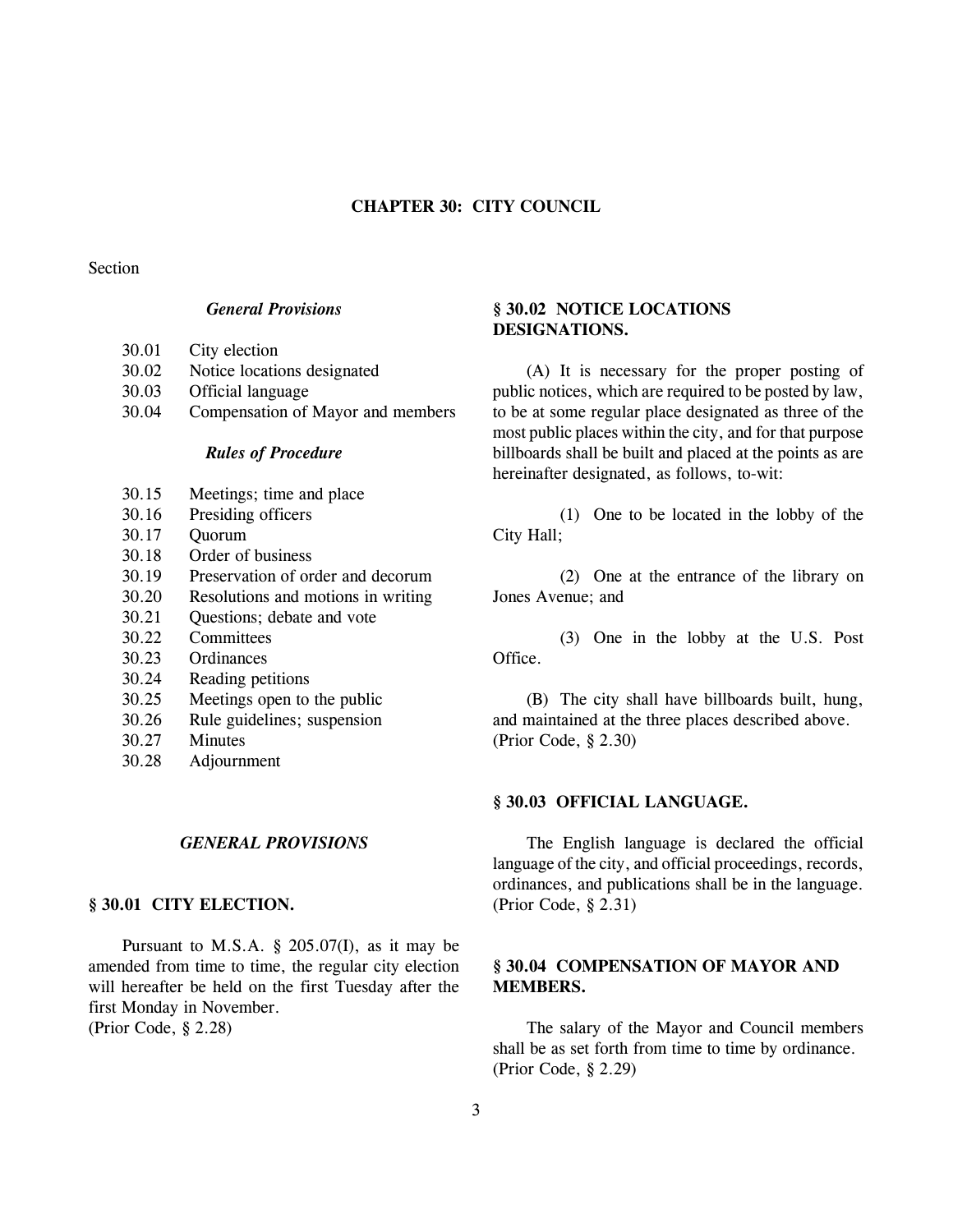#### *RULES OF PROCEDURE*

#### **§ 30.15 MEETINGS; TIME AND PLACE.**

(A) (1) The City Council, unless designated, shall have regular sessions on the first and third Tuesday of each month at 6:30 p.m. and if the Tuesday shall fall on a holiday, shall have its regular session the next following day. Adjourned and special sessions shall be at any other time the Council may deem proper. The first meeting of the year shall be held on the Tuesday following the first Monday of the year.

(2) The Council may also, at its discretion, decide to hold only one meeting per month, to be held on the first Tuesday of each month, during the months of June, July, and August of each year. Should the Council decide to hold only one meeting per month, a resolution shall be passed prior to June 1 in each and every year during which only one meeting per month will be held during the months of June, July, and August. All meetings shall be held in the City Hall. (Prior Code, § 2.01) (Am. Ord. 4, Second Series, passed 1-19-88; Am. Ord. 6, Second Series, passed 5-3-88)

(B) (1) Special meetings may be called by the Mayor or any two members in writing filed with the Administrator/Clerk-Treasurer at least one day prior to the time specified for the meeting. The Administrator/Clerk-Treasurer shall mail a notice at least one day before the meeting to all members of the time and place of the meeting and its purpose shall be stated in the call filed with him or her. Administrator/Clerk-Treasurer shall prepare and file in his or her office an affidavit by him or her showing mailing of the notices in the manner here prescribed.

(2) Special meetings may be held without notice when all members are present and take part in the meeting or consent, in writing, to hold the special meeting without other notice. The written consent shall be filed with the Administrator/Clerk-Treasurer prior to the commencement of the meeting. A special meeting attended by all members shall be a regular meeting for the transaction of any business that comes before it.

(Prior Code, § 2.25)

(3) Notwithstanding the provisions of paragraphs (1) and (2) above, pursuant to M.S. § 471.705, as it may be amended from time to time, written notice of any special meeting shall be posted giving the date, time, place, and purpose of the meeting at least three days before the meeting. Written notice shall be mailed at least three days before the meeting to anyone who has filed a written request for notice of special meetings. In calculating the three days, if the last day falls on a Saturday, Sunday or legal holiday, the next regular business day shall be counted as the third day.

(Am. Ord. 13-03, passed 2-5-13)

#### **§ 30.16 PRESIDING OFFICERS.**

The Mayor shall preside at all meetings of the Council. In the absence of the Mayor, the acting Mayor shall preside. In the absence of both, the Council members shall elect one of their number a temporary chairman. The acting Mayor and temporary chairman, when occupying the place of the Mayor, shall have the same privileges as other members.

(Prior Code, § 2.02)

## **§ 30.17 QUORUM.**

At all meetings of the Council, a majority of the Council members elected shall constitute a quorum to do business, but a minority may adjourn from day to day and may compel the attendance of absentees by a fine not exceeding \$10 for each offense, unless a reasonable excuse be offered. (Prior Code, § 2.03)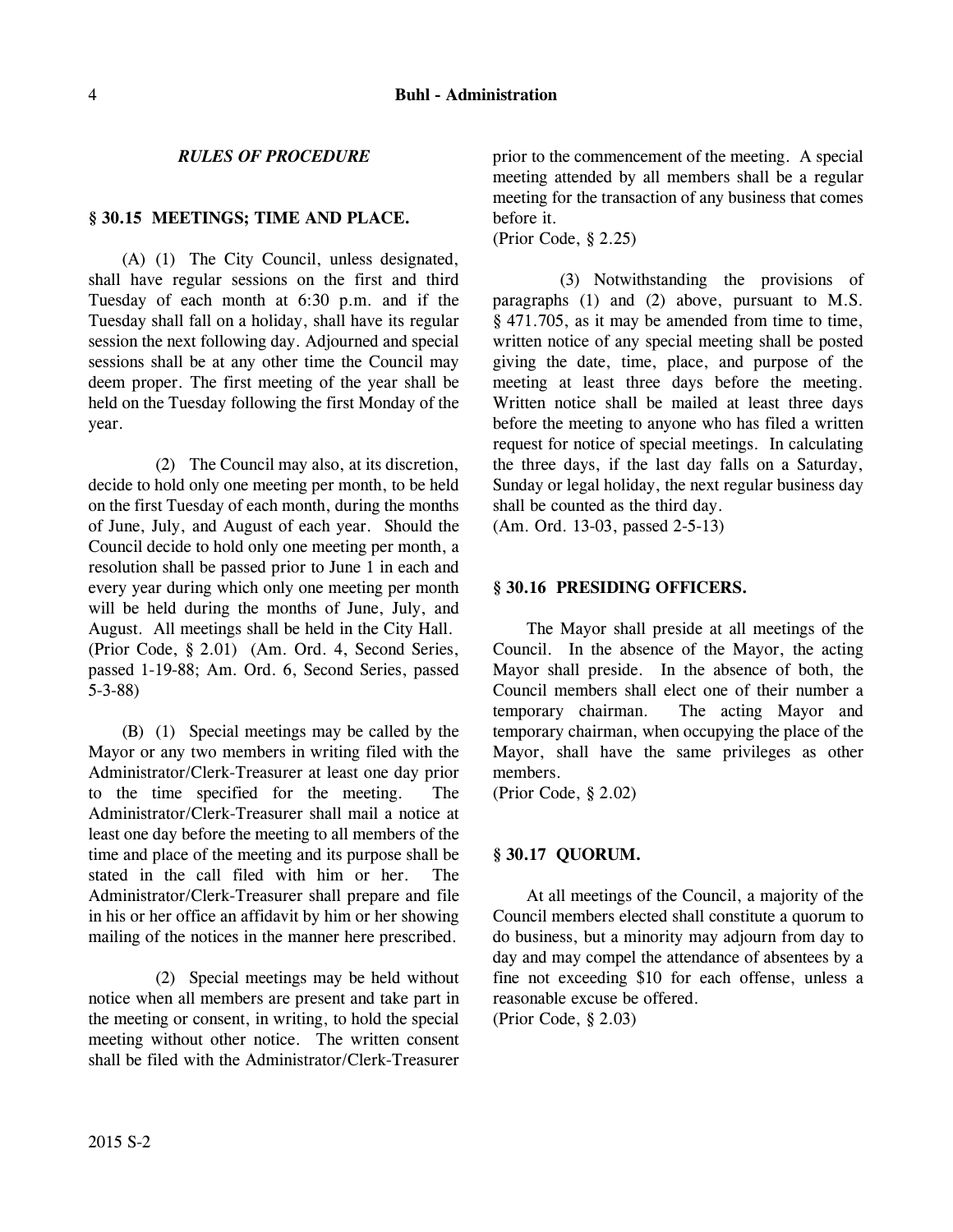#### **City Council** 5

#### **§ 30.18 ORDER OF BUSINESS.**

At the hour appointed for meeting, the members shall be called to order by the Mayor, and in his or her absence by the acting Mayor, and in the absence of both, by the Administrator/Clerk-Treasurer. The Administrator/Clerk-Treasurer shall call the roll, note the absentees and announce whether a quorum be present. In the absence of the Administrator/Clerk-Treasurer, the Mayor shall appoint a secretary pro tem. Upon the appearance of a quorum, the Council shall proceed to business which shall be conducted in the following order:

- (A) Call to order;
- (B) Roll call;

(C) Reading of the minutes of the last meeting, which, if no correction be offered, shall stand approved or the same may be waived if each member was furnished a copy thereof prior to the meeting;

- (D) Presentation of petitions and citizen forum;
- (E) Action on consent agenda;
- (F) Business;
- (G) Correspondence; and
- (H) Adjournment.

(Prior Code, § 2.04) (Am. Ord. 7, Second Series, passed 11-21-89)

# **§ 30.19 PRESERVATION OF ORDER AND DECORUM.**

(A) *Motions and voting.* The Mayor shall preserve order and decorum and shall decide questions of order subject to an appeal to the Council. The Mayor may make motions, second motions or speak on any questions provided, however, that in order to do so, upon demand of anyone Council member, he or she shall vacate the chair and designate a Council

member to preside temporarily. The Mayor shall be entitled to vote like other members of the Council. (Prior Code, § 2.05)

(B) *Discussion.* Every member, previous to his or her speaking, shall arise and address the chairman and shall not proceed until he or she has been recognized by the chair. He or she shall indulge in no personalities and shall confine his or her remarks to the matter under debate. (Prior Code, § 2.06)

(C) *Limitations and remarks.* No member shall speak more than twice on any question nor more than five minutes each time without unanimous consent of the Council. (Prior Code, § 2.07)

(D) *Point of order.* A member called to order shall immediately suspend his or her remarks until the point of order is decided. (Prior Code, § 2.08)

(E) *Preservation of order.* A licensed peace officer shall attend meetings of the Council when requested to do so by the Mayor and preserve order in the room. (Prior Code, § 2.20)

# **§ 30.20 RESOLUTIONS AND MOTIONS IN WRITING.**

(A) All resolutions shall be in writing. (Prior Code, § 2.09)

(B) (1) Every motion, except to adjourn, postpone, reconsider, commit, lay on the table, or for the previous question, shall be reduced to writing if the chair or any member requires it.

(2) Then made and seconded, it shall be stated by the chairman or being written shall be read by the Administrator/Clerk-Treasurer, and may be withdrawn before decision or amendment, or any disposition thereof has been made, or a vote taken thereon. (Prior Code, § 2.10)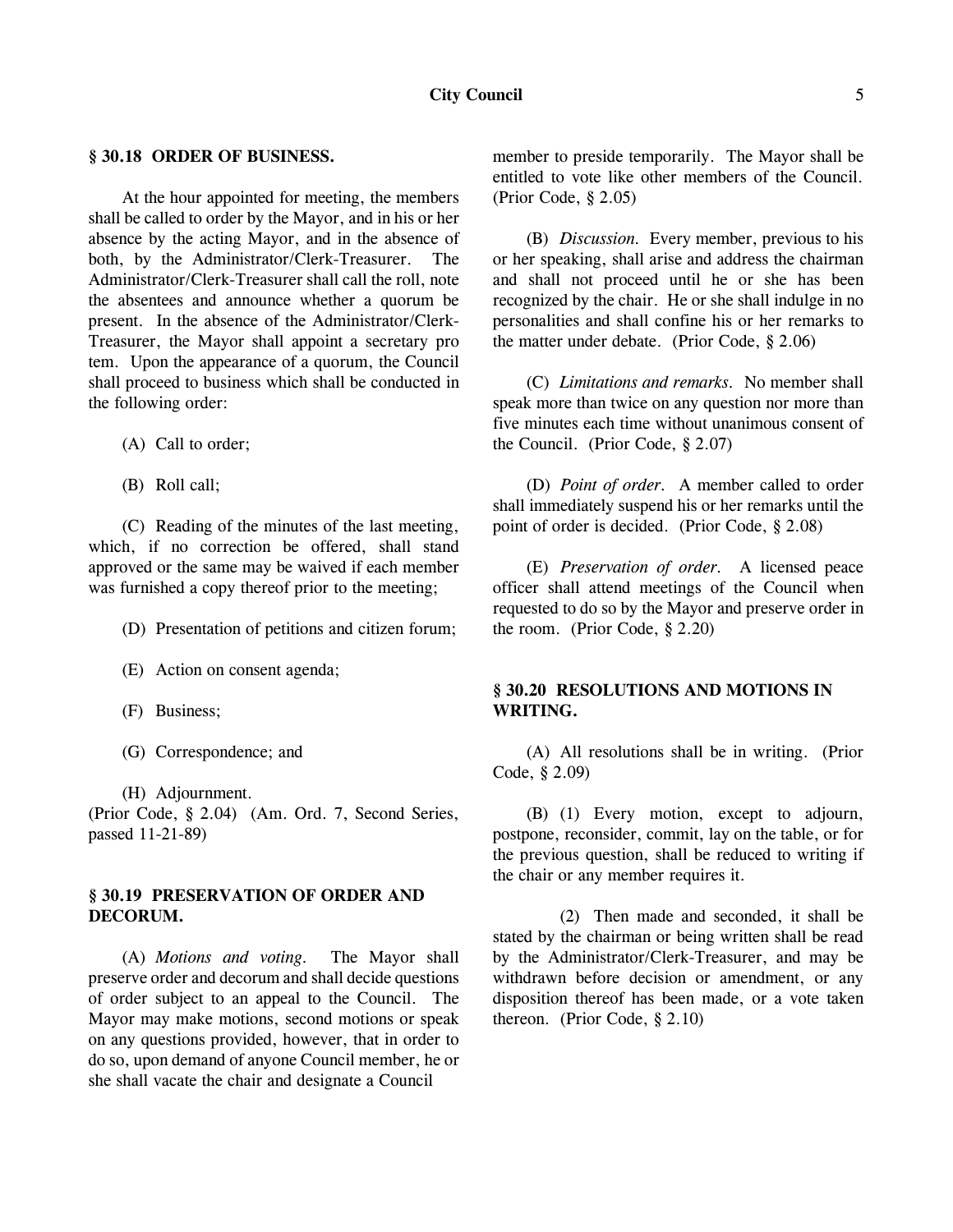### **§ 30.21 QUESTIONS; DEBATE AND VOTE.**

(A) *Motions during debate.* When a question is under debate no motion shall be entertained, unless to adjourn, to lay on the table, or to act on the previous question, to postpone, to commit or to amend, which several motions shall have precedence in the order in which they are named, and the first three shall be decided without debate. (Prior Code, § 2.11)

(B) *Division.* Any question shall be divided at the request of any member when the same will admit. (Prior Code, § 2.12)

(C) *Voting.* When a question is put by the chair, every member present shall vote unless for special reasons the Council shall excuse him or her, but if interested he or she shall not vote. In doubtful cases, the chair may direct or a member may call for a division. The yeas and nays shall be called upon a requisition of the chair or a member, in which case the names of the members are to be recorded in the minutes. (Prior Code, § 2.13)

(D) *Order of questions.* All questions shall be put in the order in which they are moved, except in case of privileged questions. (Prior Code, § 2.14)

(E) *Previous question.* The previous question shall be put in these words: "Shall the question now be put?" It shall be admitted on demand of any two members, and until decided shall preclude all amendments and debate of the main question. (Prior Code, § 2.15)

(F) *Manner of voting.* Votes of the members on any business coming before the Council may be voice vote, standing vote or in another manner of voting as may signify the intention of the members. All votes must be recorded in the minutes. Every member shall vote in the case unless the Council, by majority vote, shall excuse a member from voting. (Prior Code, § 2.26)

### **§ 30.22 COMMITTEES.**

Unless otherwise provided by law of this code, all committees including standing committees shall be appointed by the Mayor, unless expressly ordered by the Council.

(Prior Code, § 2.16)

#### **§ 30.23 ORDINANCES.**

After an ordinance shall have passed, a complete and accurate copy as amended shall be made by the Administrator/Clerk-Treasurer and shall be signed by the Mayor or in his or her absence, by the acting Mayor, and deposited with the Administrator/Clerk-Treasurer, who shall attest, seal, number, file, publish and record or place the same permanently in the ordinance book. Entry of the complete ordinance as amended directly into the book and original signatures and seal thereon shall be in compliance with this section. The affidavit and publication shall be permanently inserted in the book after each ordinance. (Prior Code, § 2.17)

#### **§ 30.24 READING PETITIONS.**

Petitions and other papers addressed to the Council shall be read by the Mayor upon presentation of the same to the Council. (Prior Code, § 2.18)

#### **§ 30.25 MEETINGS OPEN TO THE PUBLIC.**

All sessions of the Council shall be public, except those allowed by statute or otherwise to be closed. (Prior Code, § 2.20)

#### **§ 30.26 RULE GUIDELINES; SUSPENSION.**

(A) *Suspension.* These rules, or any of them, may be temporarily suspended by consent of a majority of all Council members, and shall not be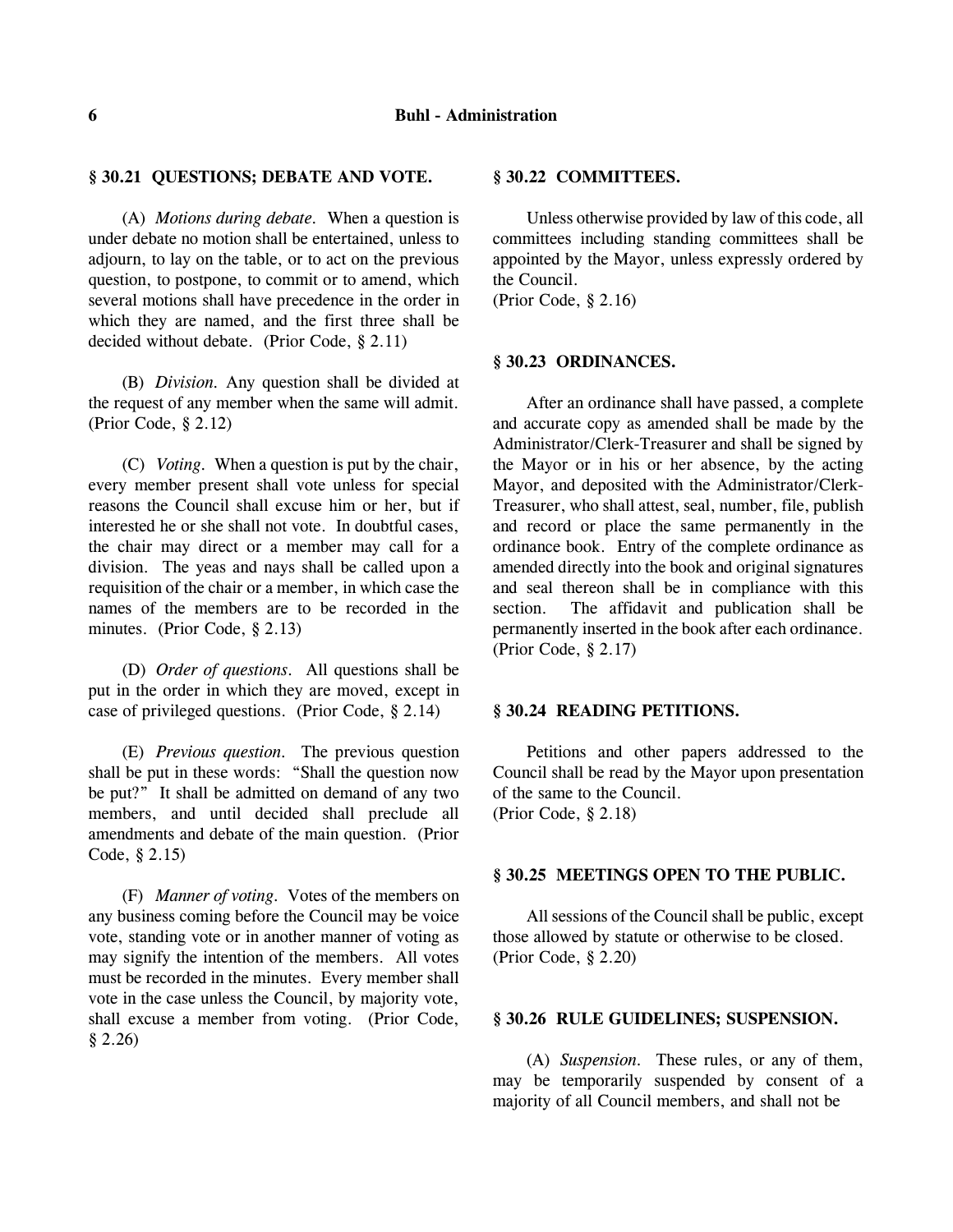### **City Council** 7

repealed, altered or amended by concurrence of a majority of the whole Council, and upon notice given at the preceding meeting. (Prior Code, § 2.21)

(B) *Robert's Rules of Order.* In all points not covered by these rules, the Council shall be governed on its procedure by *Robert's Rules of Order*. (Prior Code, § 2.22)

(C) *Purpose of rules.*

(1) Foregoing rules are adopted to facilitate the transaction of Council business and functions. They should not be permitted to defeat or hinder the plainly expressed intent and desire of the Council. Informal compliance and substantial performance shall be sufficient under the foregoing rules in the absence of objection seasonably taken.

(2) Objection is hereby declared not to have been seasonably taken as to procedural matters provided for herein if a Council member present at a meeting fails to object during the meeting and requests compliance with these rules, and the objection shall not be seasonably taken by an absent member later than the next regular meeting after the proceedings to which objection is made. (Prior Code, § 2.23)

#### **§ 30.27 MINUTES.**

(A) Minutes of the meeting shall be kept by the Administrator/Clerk-Treasurer. They shall be signed by the Administrator/Clerk-Treasurer, and shall constitute an official record of the Council proceedings. Upon approval of the minutes at a subsequent meeting of the Council, the Mayor shall sign the minutes. Lack of the Mayor's signature or Council approval shall not invalidate the minutes as official records.

(B) In the event the Administrator/Clerk-Treasurer shall fail or decline to amend or change his or her minutes, upon informal request, at the time they are submitted for approval, the Council may, by

motion carried by majority vote, amend the minutes. The amending motion shall become a part of the minutes of the subsequent meeting. (Prior Code, § 2.27)

#### **§ 30.28 ADJOURNMENT.**

The Council may at any time by a majority vote of those present, adjourn from time to time to specific date and hour whether or not a quorum is present. (Prior Code, § 2.24)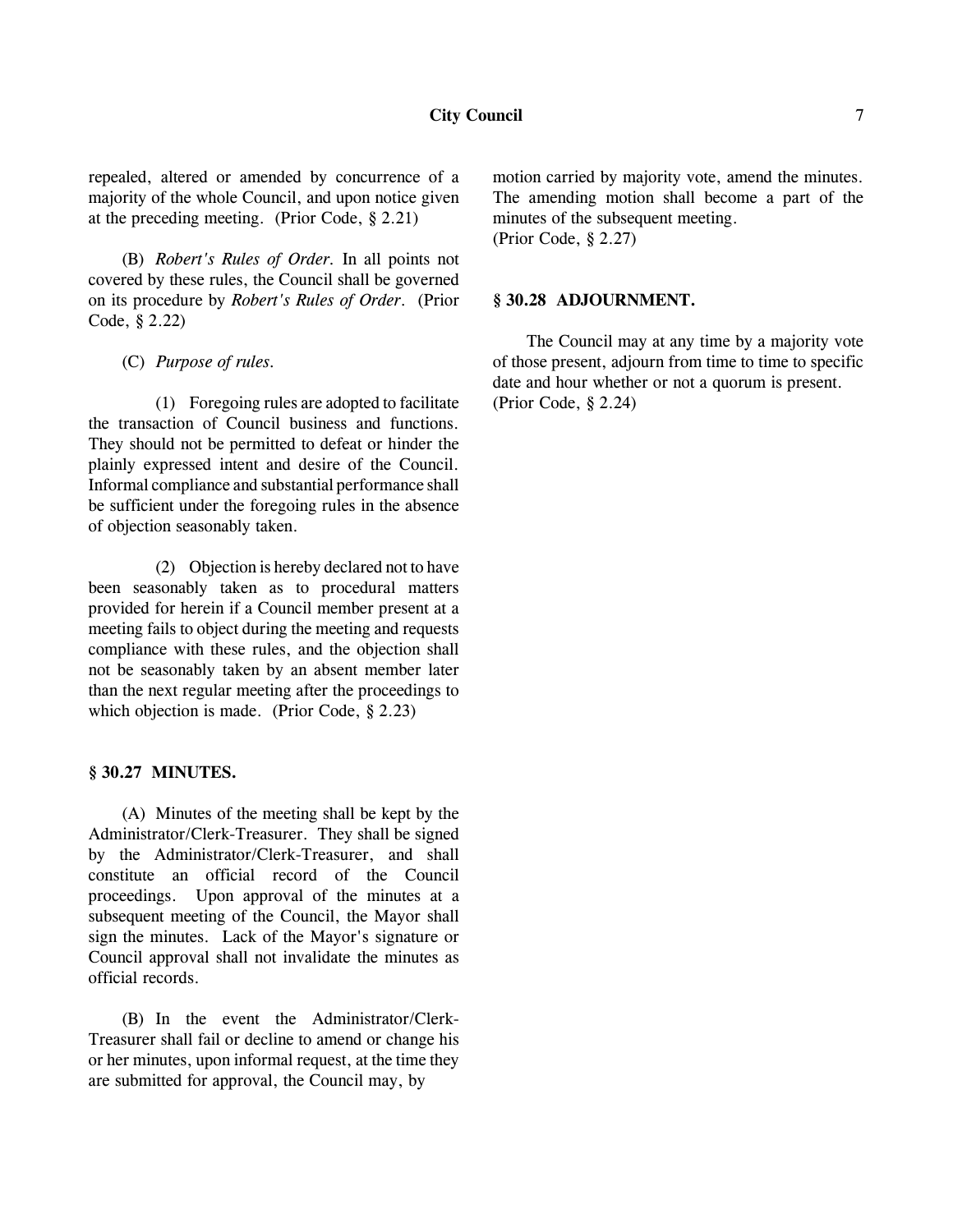**Buhl - Administration**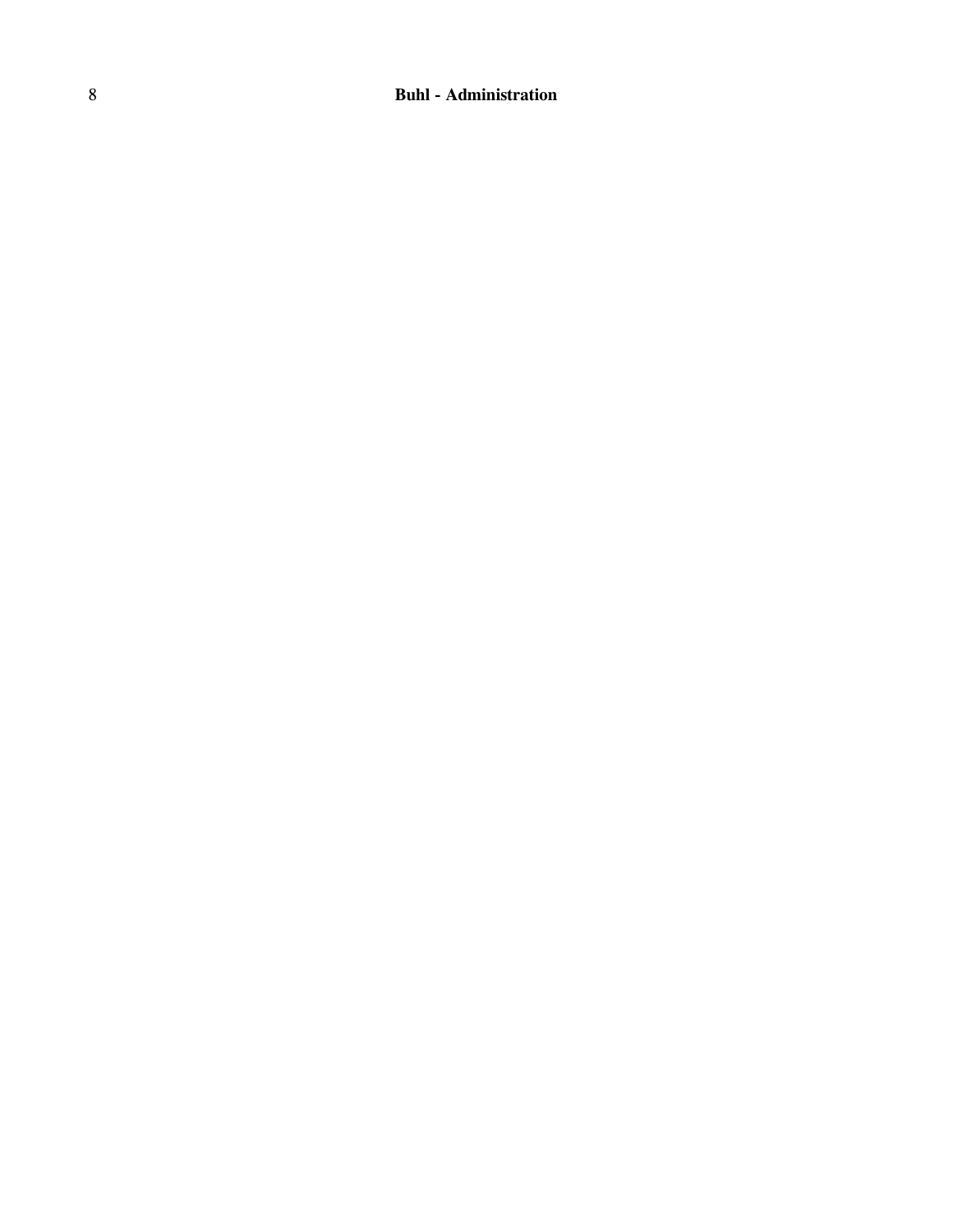# **CHAPTER 31: AUTHORITIES, BOARDS, COMMITTEES AND COMMISSIONS**

## Section

#### *Economic Development Authority*

| 31.01 | Establishment                  |
|-------|--------------------------------|
| 31.02 | Authority                      |
| 31.03 | Transfer of Housing and        |
|       | <b>Redevelopment Authority</b> |
| 31.04 | Commissioners; terms and       |

appointments 31.05 Compensation and reimbursement

### *Library Board*

- 31.15 Establishment
- 31.16 Members; appointment and terms
- 31.17 Duties

#### *Recreation Board*

- 31.25 Establishment and composition
- 31.26 Officers; election and compensation
- 31.27 Duties
- 31.28 Finances

## *Cable Television Committee*

- 31.35 Establishment
- 31.36 Duties

#### *Planning and Zoning Commission*

31.60 Long-Range Planning and Zoning Commission

### *ECONOMIC DEVELOPMENT AUTHORITY*

### **§ 31.01 ESTABLISHMENT.**

An Economic Development Authority for the City of Buhl is hereby established to be known as the "Buhl Economic Development Authority." (Ord. 20, Second Series, passed 1-2-96)

### **§ 31.02 AUTHORITY.**

The Buhl Economic Development Authority shall have the powers contained in M.S. §§ 469.090 to 469.108, as they may be amended from time to time, except as hereinafter limited:

(A) The sale of all bonds or obligations issued by the Authority shall be approved by the City Council before issuance.

(B) The Buhl Economic Development Authority shall follow the budget process for city departments as provided by the city and as implemented by the City Council and Mayor.

(C) The Authority shall submit its administrative structure and management practices to the City Council for approval.

(Ord. 20, Second Series, passed 1-2-96)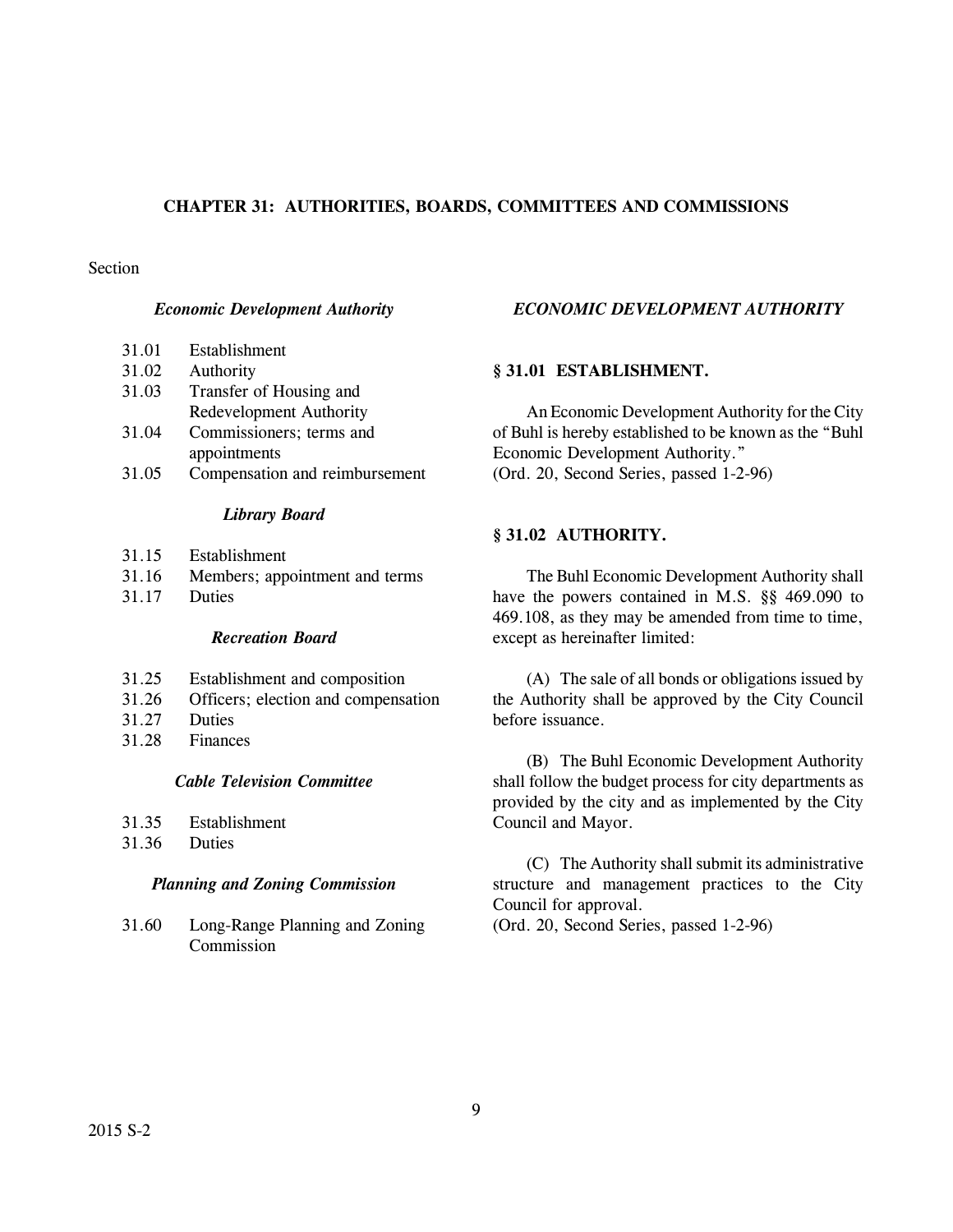### **§ 31.03 TRANSFER OF HOUSING AND REDEVELOPMENT AUTHORITY.**

The Authority of the Buhl Housing and Redevelopment Authority is hereby transferred to the Buhl Economic Development Authority. (Ord. 20, Second Series, passed 1-2-96)

# **§ 31.04 COMMISSIONERS; TERMS AND APPOINTMENTS.**

(A) The Buhl Economic Development Authority shall consist of seven Commissioners, who shall be appointed by the Mayor with the approval of the City Council. Three of the Commissioners shall be members of the City Council.

(B) The terms of the Commissioners who are Council members shall coincide with their term of office as members of the City Council. Commissioners who are not members of the City Council shall be appointed for six-year terms.

(Ord. 20, Second Series, passed 1-2-96; Am. Ord. 98-02, passed 3-17-98)

# **§ 31.05 COMPENSATION AND REIMBURSEMENT.**

Commissioners shall serve without compensation, however, Commissioners may be reimbursed for actual expenses incurred in doing official business of the Authority.

(Ord. 20, Second Series, passed 1-2-96)

### *LIBRARY BOARD*

### **§ 31.15 ESTABLISHMENT.**

A Library Board composed of five members is hereby established for the purpose of adopting bylaws and regulations for the government of the City of Buhl Public Library and for the conduct of said library's business as may be expedient and conformable to law and to have all the powers and do all things as may be authorized and permitted to public libraries established by cities under M.S. §§ 134.001 through 134.15, inclusive.

(Prior Code, § 3.01) (Am. Ord. 9, Second Series, passed 9-4-90; Am. Ord. 08-04, passed 5-6-08; Am. Ord. 10-02, passed 9-7-10)

# **§ 31.16 MEMBERS; APPOINTMENT AND TERMS.**

All appointments shall be made by the Mayor for a term of three years, except that initial appointments shall be for a period as to provide for staggered terms. (Prior Code, § 3.01) (Am. Ord. 9, Second Series, passed 9-4-90)

#### **§ 31.17 DUTIES.**

The duties of the Library Board (the Board) are as follows:

(A) To organize by electing one of its members as president and one as secretary, and from time to time appointing such other officers as the Board deems necessary;

(B) To hold monthly meetings at regularly established times and to hold special meetings as necessary for the conduct of business and to adopt bylaws and regulations for the government of the library and for the conduct of library business as may be expedient and conformable to law;

(C) To have exclusive control of the expenditure of all money collected for or placed to the credit of the library fund, of interest earned on all money collected for or placed to the credit of the library fund. All money received for the library shall be paid into the city or County Treasury, credited to the library fund, kept separate from other money of the city or county, and paid out only upon approval by the Board;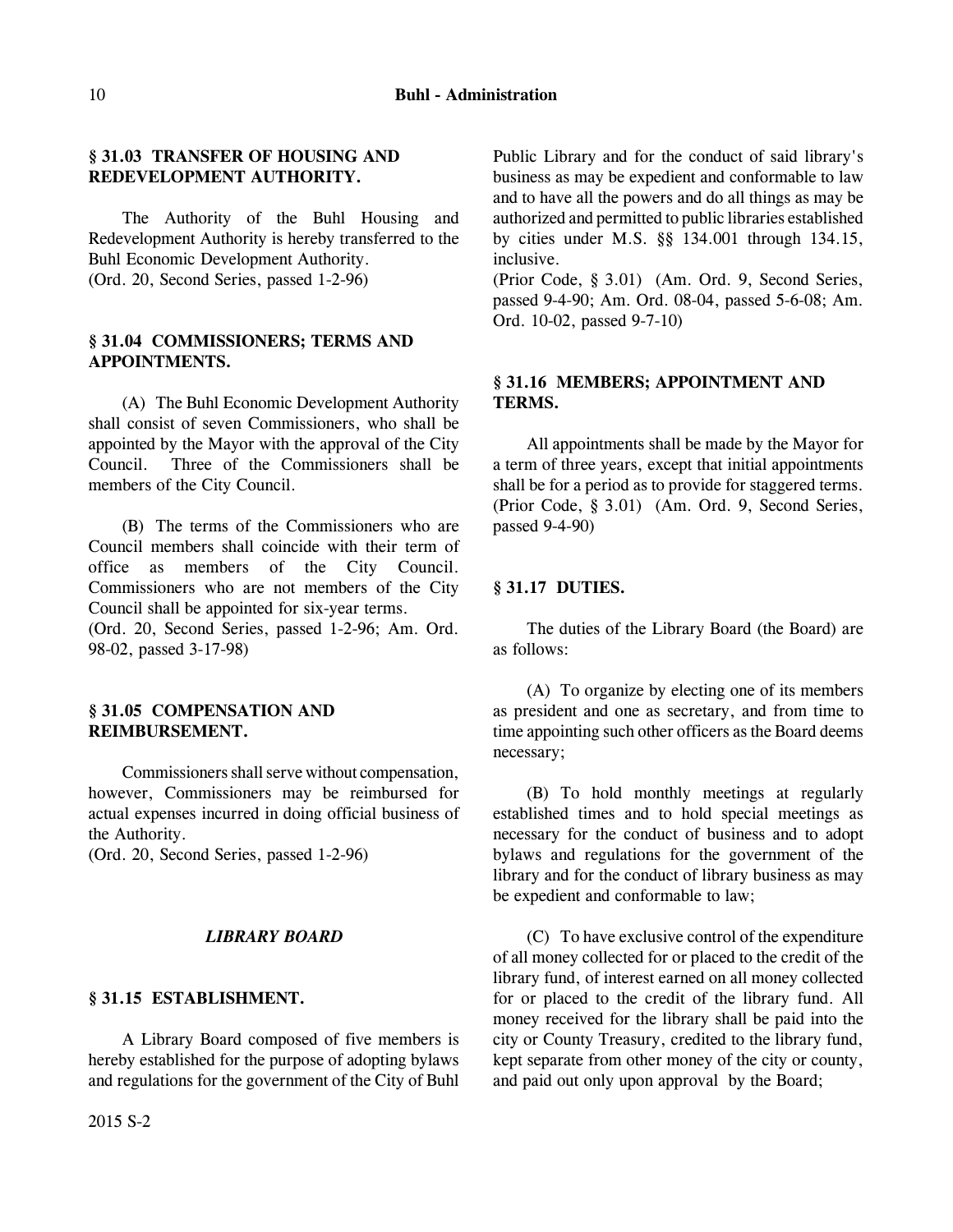(D) To have exclusive control of the construction of library buildings, and of the grounds, rooms, and buildings provided for library purposes;

(E) To lease rooms for library use, if the Board deems expedient or necessary;

(F) To appoint a qualified library director and other staff as necessary, establish the compensation of employees, and remove any of them for cause;

(G) With the approval of the Council, the Library Board may purchase grounds and erect a library building thereon;

(H) As soon as practicable following the end of the fiscal year the Library Board shall report to the City Council all amounts received during the preceding year and the sources thereof, the amounts expended and for what purposes, the number of library materials on hand, the number purchased and loaned, and such other information as it deems advisable. No later than April 1 of each year the Library Board shall file this information with the Department of Education on forms supplied by the department.

(Prior Code, § 3.01) (Am. Ord. 9, Second Series, passed 9-4-90; Am. Ord. 08-04, passed 5-6-08) *Cross-reference:*

*Destruction of library and books, see § 133.02*

#### *RECREATION BOARD*

### **§ 31.25 ESTABLISHMENT AND COMPOSITION.**

A Recreation Board is hereby established, composed of five members appointed by the Mayor and confirmed by the Council. (Prior Code, § 3.03)

### **§ 31.26 OFFICERS; ELECTION AND COMPENSATION.**

(A) The Board shall elect a president, vice-president, secretary, and treasurer and members shall be appointed for three-year staggered terms. Original and successive appointees shall serve offices until their successors are appointed and qualified.

(B) Any vacancy shall be filled for the unexpired portion of the term by the appropriate appointed body.

(C) Members of the Board shall serve without compensation and shall not be personally interested in any contracts of the Board.

(D) A majority of the Board shall constitute a quorum for the transaction of business. (Prior Code, § 3.03)

#### **§ 31.27 DUTIES.**

The Board shall have control over playgrounds and other recreational facilities and submit claims for payment consistent with amounts budgeted for by Council action.

(Prior Code, § 3.03)

### **§ 31.28 FINANCES.**

For the purpose of financing the program authorized by this subchapter, the Council, in addition to the amount as it may be authorized to levy, shall annually appropriate from the general fund an amount as the Council may deem necessary to appropriate. (Prior Code, § 3.03)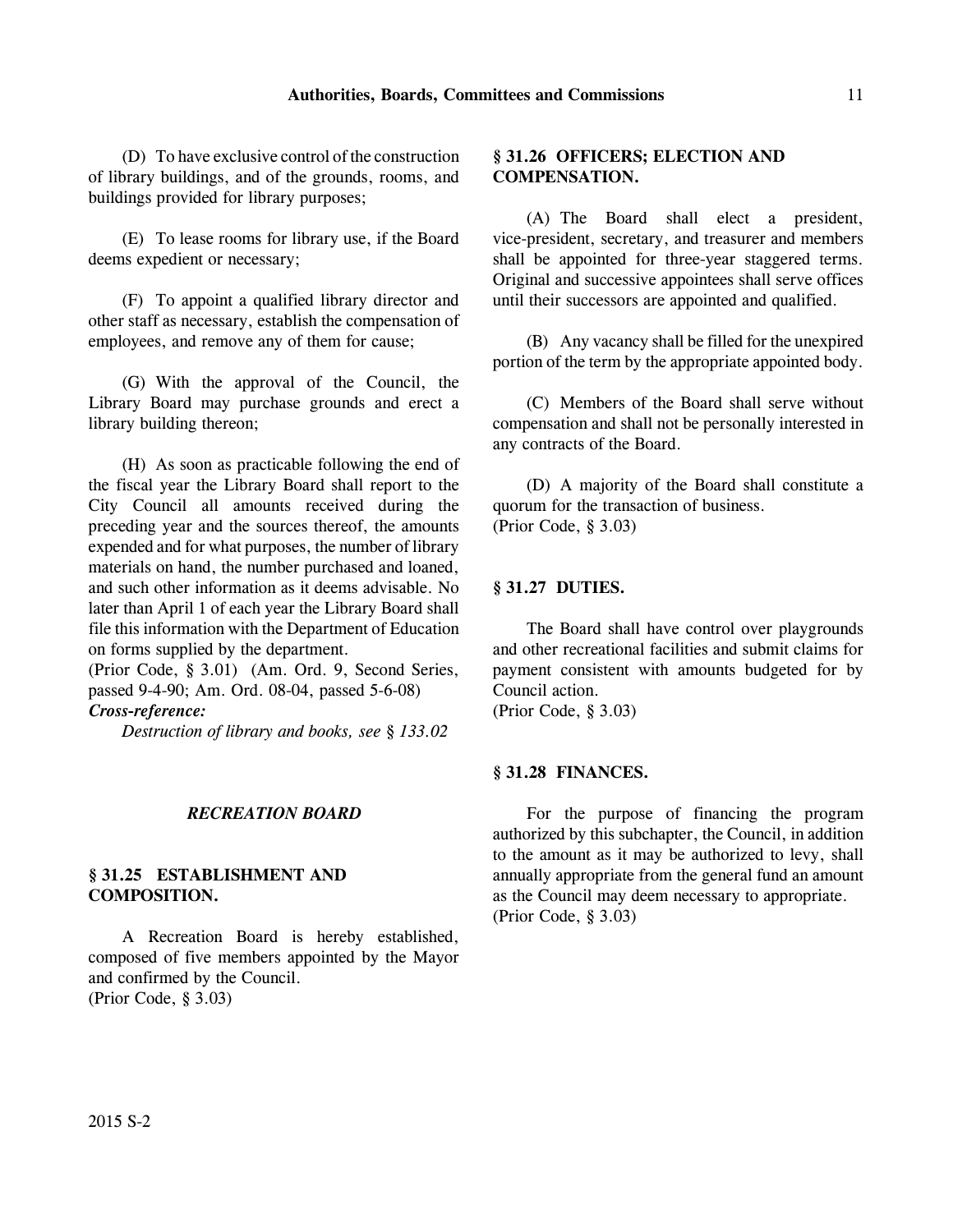# *CABLE TELEVISION COMMITTEE*

## **§ 31.35 ESTABLISHMENT.**

A Cable Television Committee is established in the city, consisting of three members appointed by the Mayor, subject to approval by the City Council. (Prior Code, § 3.07)

## **§ 31.36 DUTIES.**

The Committee shall have the following duties:

(A) They shall advise the Mayor and Council, shall monitor the franchisee and will insure compliance with the provisions of the agreement.

(B) The Committee shall submit an annual report to the city, to the cable communications systems operator and to the Minnesota Cable Commission Board assessing the operator franchisee's performance according to the terms of the franchise and make recommendations to the franchiser regarding the current state of the cable television system.

(C) (1) Three months prior to the expiration of the franchise and to the expiration of the certificate of conformation, the Cable Television Committee shall submit a report, which shall include a written appraisal of the franchise operator over the entire length of the franchise with regard to the provisions of the franchise, to the City Council.

(2) The report shall also include recommendations for original and additional provisions of the franchise concerning at least the following items: channel capacity, channels for access cable casting, facilities and staff assistance available for access cable casting, two-way capabilities, and the need for further service to be extended within the franchise area based upon a reassessment of the communication needs of the franchise of the city in relation to the services generally offered by the cable industry.

(3) A copy of the report shall be sent within ten days of submission to the franchising authority, to the cable communications systems operator and to the state's Commission.

(Prior Code, § 3.07)

*Cross-reference:*

*Franchise Agreements, see Table of Special Ordinances II*

#### *PLANNING AND ZONING COMMISSION*

# **§ 31.60 LONG-RANGE PLANNING AND ZONING COMMISSION.**

(A) *Establishment and composition.* A Long-Range Planning and Zoning Commission is hereby established, composed of seven members appointed by the Mayor and confirmed by the City Council.

(B) *Officers, election and compensation.*

(1) Members shall be appointed for three-year staggered terms. Initially, current members of the Planning and Zoning Commission and the Long-Range Planning Committee will be appointed to this Commission and their terms will be the same as when they were on the previous Commission or Committee. There shall be no limit on the number of terms for which a member shall be eligible to serve on the Long-Range Planning and Zoning Commission. Original and successive appointees shall serve offices until their successors are appointed and qualified or until January 1 following the end of their term, whichever comes later.

(2) At their first meeting of each year, the members of the Commission shall elect a president, vice-president and secretary.

(3) Any vacancy shall be filled for the unexpired portion of the term by the appropriate appointed body.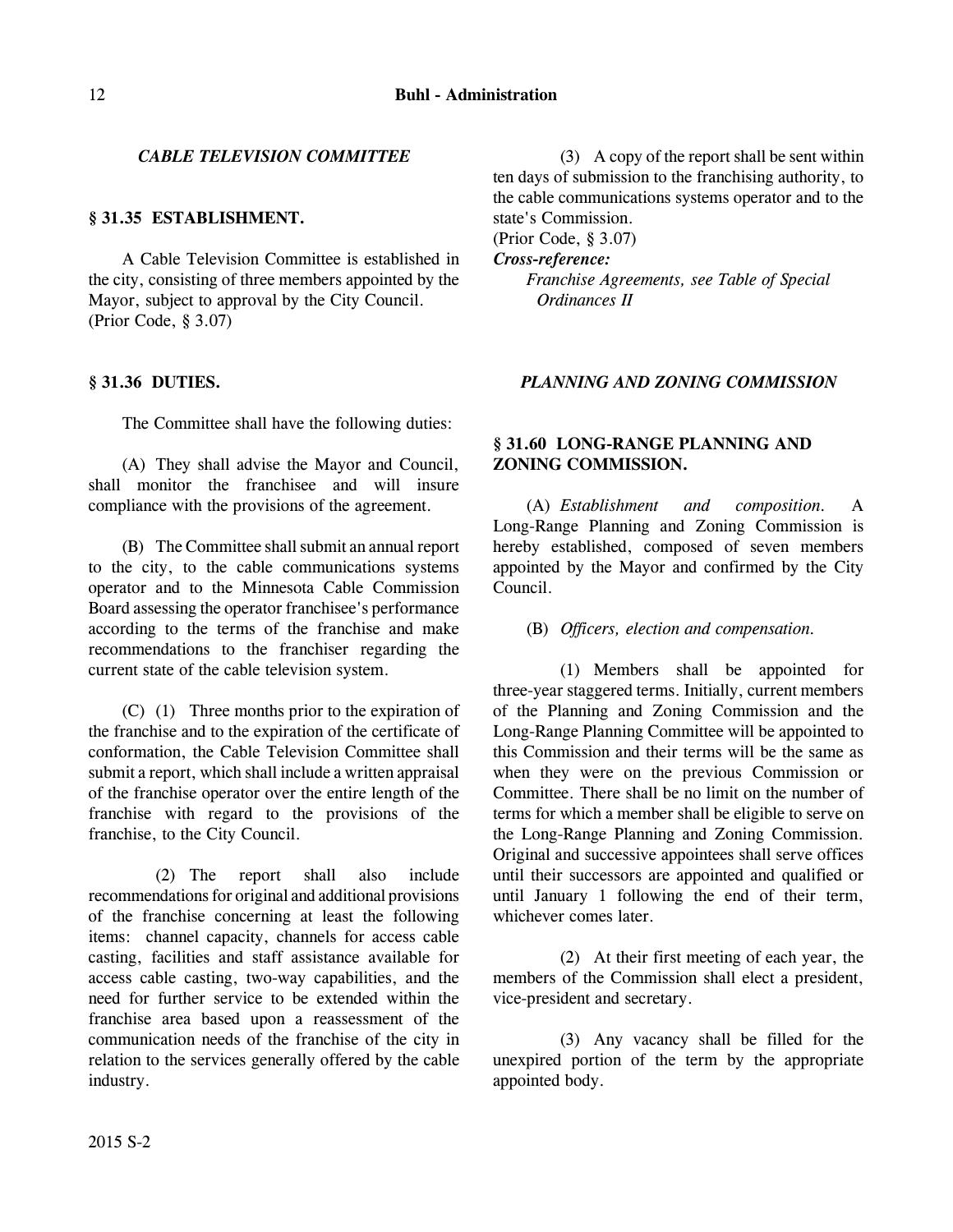(4) Members of the Commission shall serve without compensation and shall not be personally interested in any contracts of the Commission.

(5) A majority of the Commission shall constitute a quorum for the transaction of business.

(C) *Duties.*

(1) To establish, view and revise as may be necessary or appropriate, a long-range plan consisting of five and ten-year plans to recommend to the City Council. Plans must include proposed projects by which the plans are effectuated. Plans must include suggestions and/or recommendations for the financing of these projects.

(2) To present the plans to the City Council, to respond to questions from the City Council and to make recommendations to the City Council in regards to the plans and/or projects.

(3) To hold quarterly meetings on the second Tuesday of January, April, July and October at 6:00 p.m. at City Hall and to hold special meetings as necessary for the conduct of business. All meetings must adhere to the Minnesota Open Meeting Law.

(4) To report to the City Council by submitting a true copy of the minutes of all meetings held.

(5) To perform all duties that are described in Chapter 15, §§ 115.110 through 115.122.

(D) *Finances.* For the purpose of financing the program authorized by this section, the City Council, in addition to any amount it may be authorized to levy, shall annually appropriate from the general fund such amounts the City Council may deem necessary or in the public good to appropriate.

(Ord. 13-07, passed 10-15-13; Am. Ord. 14-01, passed 1-21-14)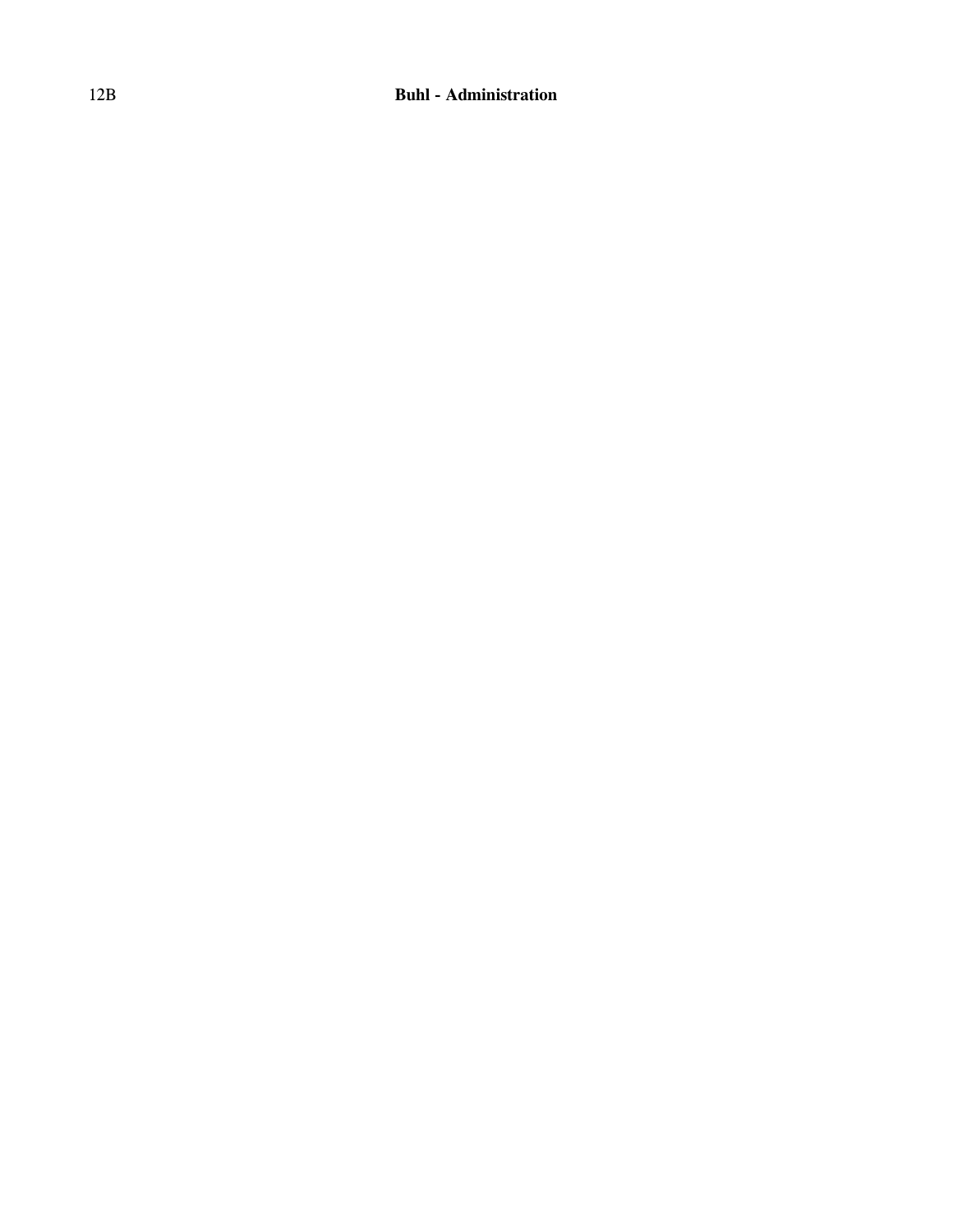### **CHAPTER 32: EMERGENCY MANAGEMENT**

### Section

- 32.01 Purpose
- 32.02 Interpretation and effect
- 32.03 Definitions
- 32.04 Establishment of emergency management organization
- 32.05 Powers and duties of Director
- 32.06 Local emergencies
- 32.07 Emergency regulations
- 32.08 Participation in labor disputes or politics

### **§ 32.01 PURPOSE.**

Because of the existing possibility of the occurrence of disasters of unprecedented size and destruction resulting from fire, flood, tornado, blizzard, destructive winds or other natural causes, from sabotage or hostile action, or from hazardous material mishaps of catastrophic measure, and in order to insure that preparations of this city will be adequate to deal with disasters, and generally, to provide for the common defense and to protect the public peace, health and safety, and to preserve the lives and property of the people of this city, it is hereby found and declared to be necessary:

(A) To establish a city emergency management organization responsible for city planning and preparation for emergency government operations in time of disasters;

(B) To provide for the exercise of necessary powers during emergencies and disasters;

(C) To provide for the rendering of mutual aid between the city and other political subdivisions of the state and of other states with respect to the carrying out of emergency-preparedness functions; and

(D) To comply with the provisions of M.S. § 12.25, as it may be amended from time to time, which require that each political subdivision of the state shall establish a local organization for emergency management.

### **§ 32.02 INTERPRETATION AND EFFECT.**

All functions and activities relating to emergency management are hereby declared to be governmental functions. The provisions of this section shall not affect the right of any person to receive benefits to which he or she would otherwise be entitled under this chapter, the workers' compensation law, or any pension law, nor the right of any person to receive any benefits or compensation under any act of Congress.

### **§ 32.03 DEFINITIONS.**

For the purpose of this chapter, the following definitions shall apply unless the context clearly indicates or requires a different meaning.

*DISASTER.* A situation which creates an immediate and serious impairment to the health and safety of any person, or a situation which has resulted in or is likely to result in catastrophic loss to property, and for which traditional sources of relief and assistance within the affected area are unable to repair or prevent the injury or loss.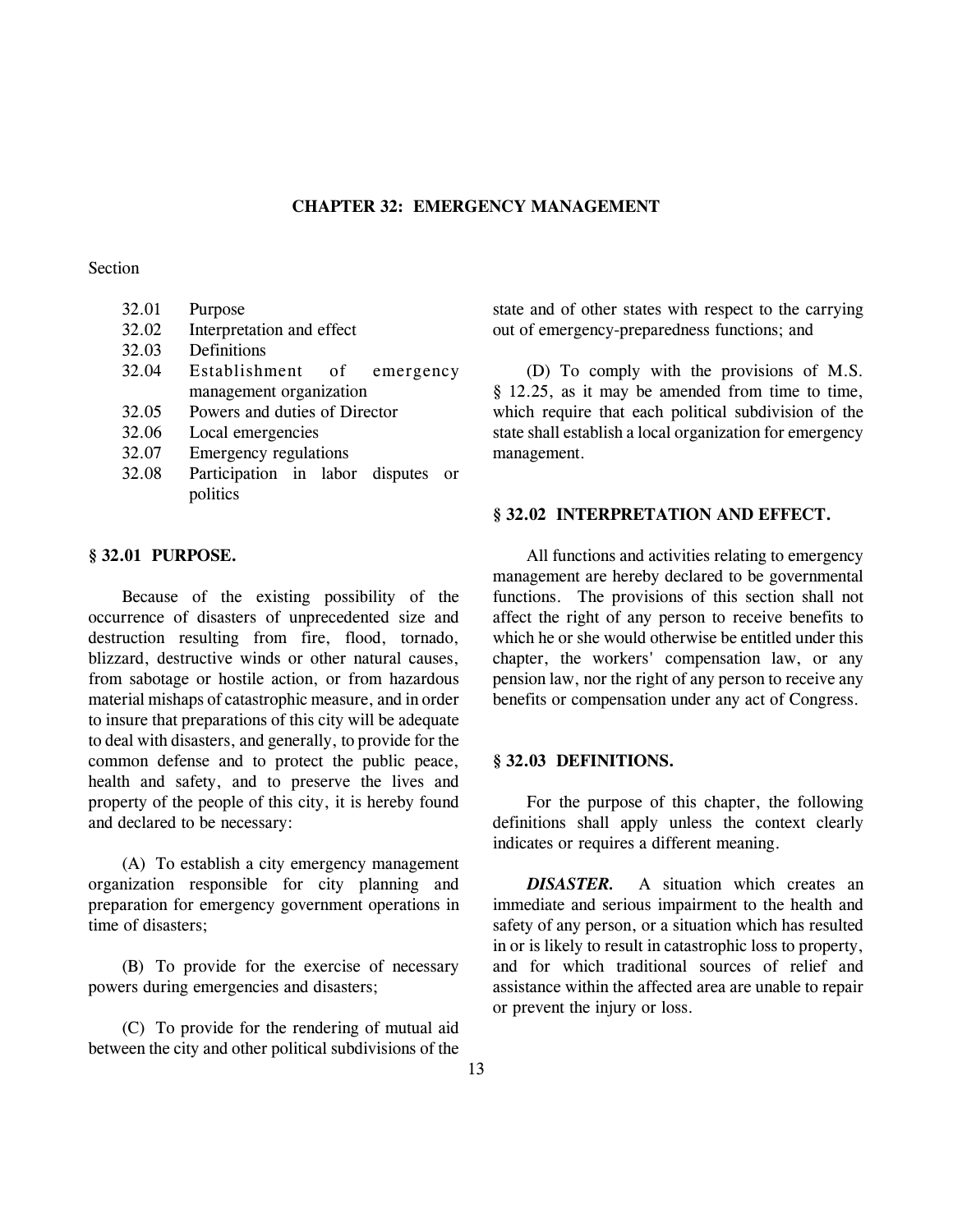*EMERGENCY.* An unforeseen combination of circumstances which calls for immediate action to prevent from developing or occurring.

*EMERGENCY MANAGEMENT.* The preparation for and the carrying out of all emergency functions, other than functions for which military forces are primarily responsible, to prevent, minimize and repair injury and damage resulting from disasters caused by fire, flood, tornado and other acts of nature, or from sabotage, hostile action, or from industrial hazardous material mishaps. These functions include, without limitation, fire fighting services, police services, emergency medical services, engineering, warning services, communications, radiological and chemical, evacuation, congregate care, emergency transportation, existing or properly assigned functions of plant protection, temporary restoration of public utility services and other functions related to civil protection, together with all other activities necessary or incidental for carrying out the foregoing functions. *EMERGENCY MANAGEMENT* includes those activities sometimes referred to as "civil defense" functions.

*EMERGENCY MANAGEMENT FORCES.* The total personnel resources engaged in city-level emergency management functions in accordance with the provisions of this chapter or any rule or order thereunder. This includes personnel from city departments, authorized volunteers and private organizations and agencies.

*EMERGENCY MANAGEMENT ORGANIZATION.* The staff responsible for coordinating city-level planning and preparation for disaster response. This organization provides city liaison and coordination with federal, state, and local jurisdictions relative to disaster preparedness activities and assures implementation of federal and state program requirements.

# **32.04 ESTABLISHMENT OF EMERGENCY MANAGEMENT ORGANIZATION.**

There is hereby created within the city government, the Emergency Management Organization which shall be under the supervision and control of the City Emergency Management Director, called the Director. The Director shall be appointed by the Mayor for an indefinite term and may be removed at any time. The Director shall serve with a salary and shall be paid necessary expenses. The Director shall have direct responsibility for the organization, administration, and operation of the emergency preparedness organization, subject to the direction and control of the Mayor.

### **§ 32.05 POWERS AND DUTIES OF DIRECTOR.**

(A) (1) The Director, with the consent of the Mayor, shall represent the city on any regional or state conference for emergency management. The Director shall develop proposed mutual aid agreements with other political subdivisions of the state for reciprocal emergency management aid and assistance in an emergency too great to be dealt with unassisted, and shall present these agreements to the Council for its action.

(2) These arrangements shall be consistent with the state emergency plan.

(B) The Director shall make studies and surveys of the human resources, industries, resources, and facilities of the city as deemed necessary to determine their adequacy for emergency management and to plan for their most efficient use in time of an emergency or disaster. The Director shall establish the economic stabilization systems and measures, service staffs, boards, and sub-boards required, in accordance with state and federal plans and directions, subject to the approval of the Mayor.

(C) The Director shall prepare a comprehensive emergency plan for the emergency preparedness of the city and shall present the plan to the Council for its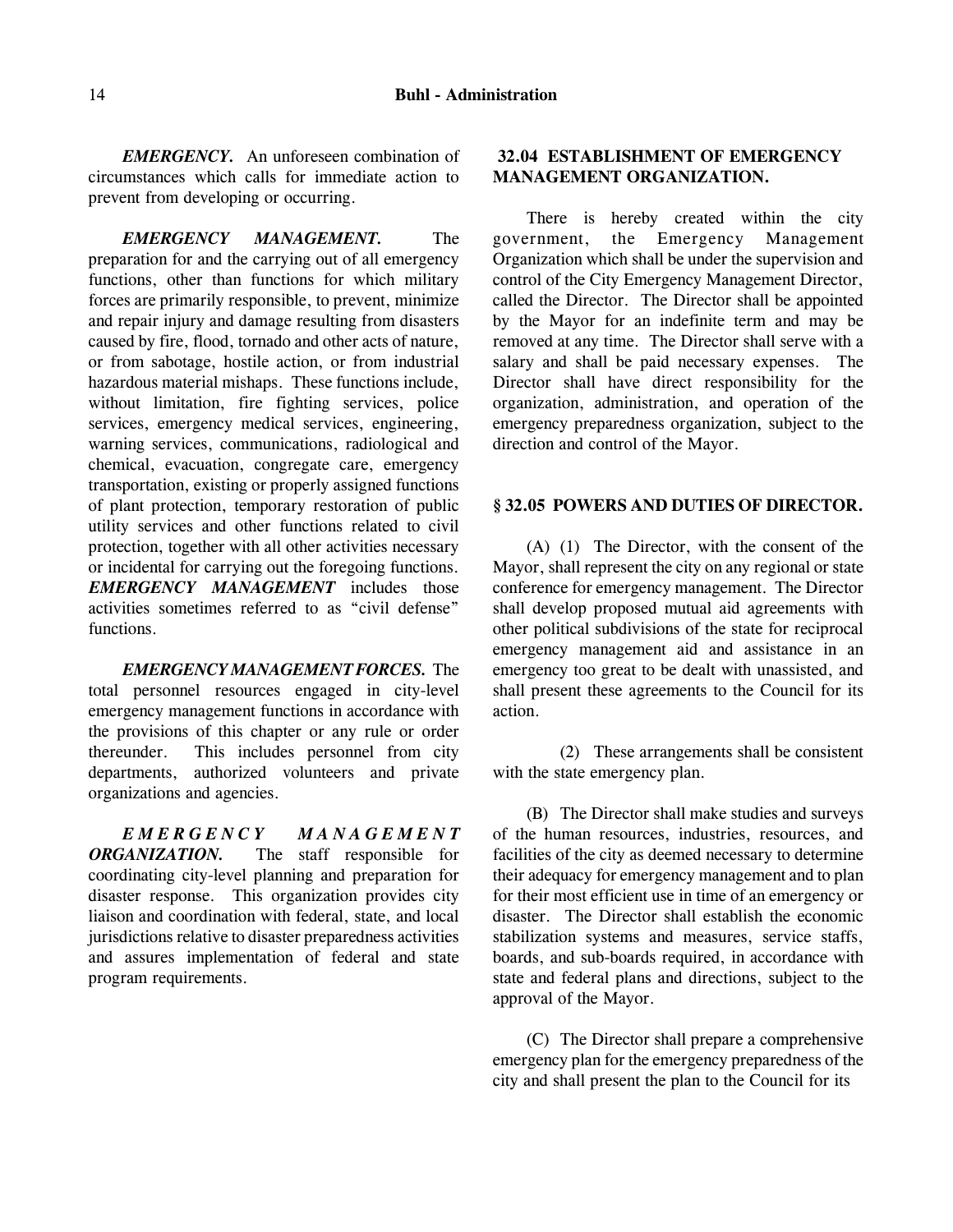### **Emergency Management** 15

approval. When the Council has approved the plan, it shall be the duty of all city agencies and all emergency preparedness forces of the city to perform the duties and functions assigned by the plan as approved. The plan may be modified in like manner from time to time. The Director shall coordinate the emergency management activities of the city to the end that they shall be consistent and fully integrated with the emergency plans of the federal government and the state and correlated with emergency plans of the county and other political subdivisions within the state.

(D) In accordance with the state and city emergency plans, the Director shall institute training programs and public information programs and conduct practice warning alerts and emergency exercises as may be necessary to assure prompt and effective operation of the city emergency plan when a disaster occurs.

(E) (1) The Director shall utilize the personnel, services, equipment, supplies, and facilities of existing departments and agencies of the city to the maximum extent practicable. The officers and personnel of all city departments and agencies shall, to the maximum extent practicable, cooperate with and extend services and facilities to the city's Emergency Management Organization and to the Governor upon request.

(2) The head of each department or agency in cooperation with the Director shall be responsible for the planning and programming of emergency activities as will involve the utilization of the facilities of the department or agency.

(F) The Director shall, in cooperation with those city departments and agencies affected, assist in the organizing, recruiting, and training of emergency management personnel, which may be required on a volunteer basis to carry out the emergency plans of the city and state. To the extent that emergency personnel are recruited to augment a regular city department or agency for emergencies, they shall be assigned to the departments or agencies and shall be under the administration and control of the department or agency.

(G) Consistent with the state emergency services law, the Director shall coordinate the activity of municipal emergency management organizations within the city and assist in establishing and conducting training programs as required to assure emergency operational capability in the several services as provided by M.S. § 12.25, as it may be amended from time to time.

(H) The Director shall carry out all orders, rules and regulations issued by the Governor with reference to emergency management.

(I) The Director shall prepare and submit reports on emergency preparedness activities when requested by the Mayor.

### **§ 32.06 LOCAL EMERGENCIES.**

(A) A local emergency may be declared only by the Mayor or his or her legal successor. It shall not be continued for a period in excess of three days, except by or with the consent of the Council. Any order or proclamation declaring, continuing, or terminating a local emergency shall be given prompt and general publicity and shall be filed in the office of the City Administrator.

(B) A declaration of a local emergency shall invoke necessary portions of the response and recovery aspects of applicable local or inter-jurisdictional disaster plans, and may authorize aid and assistance thereunder.

(C) No jurisdictional agency or official may declare a local emergency unless expressly authorized by the agreement under which the agency functions. However, an inter-jurisdictional disaster agency shall provide aid and services in accordance with the agreement under which it functions.

### **§ 32.07 EMERGENCY REGULATIONS.**

(A) Whenever necessary to meet a declared emergency or to prepare for an emergency for which